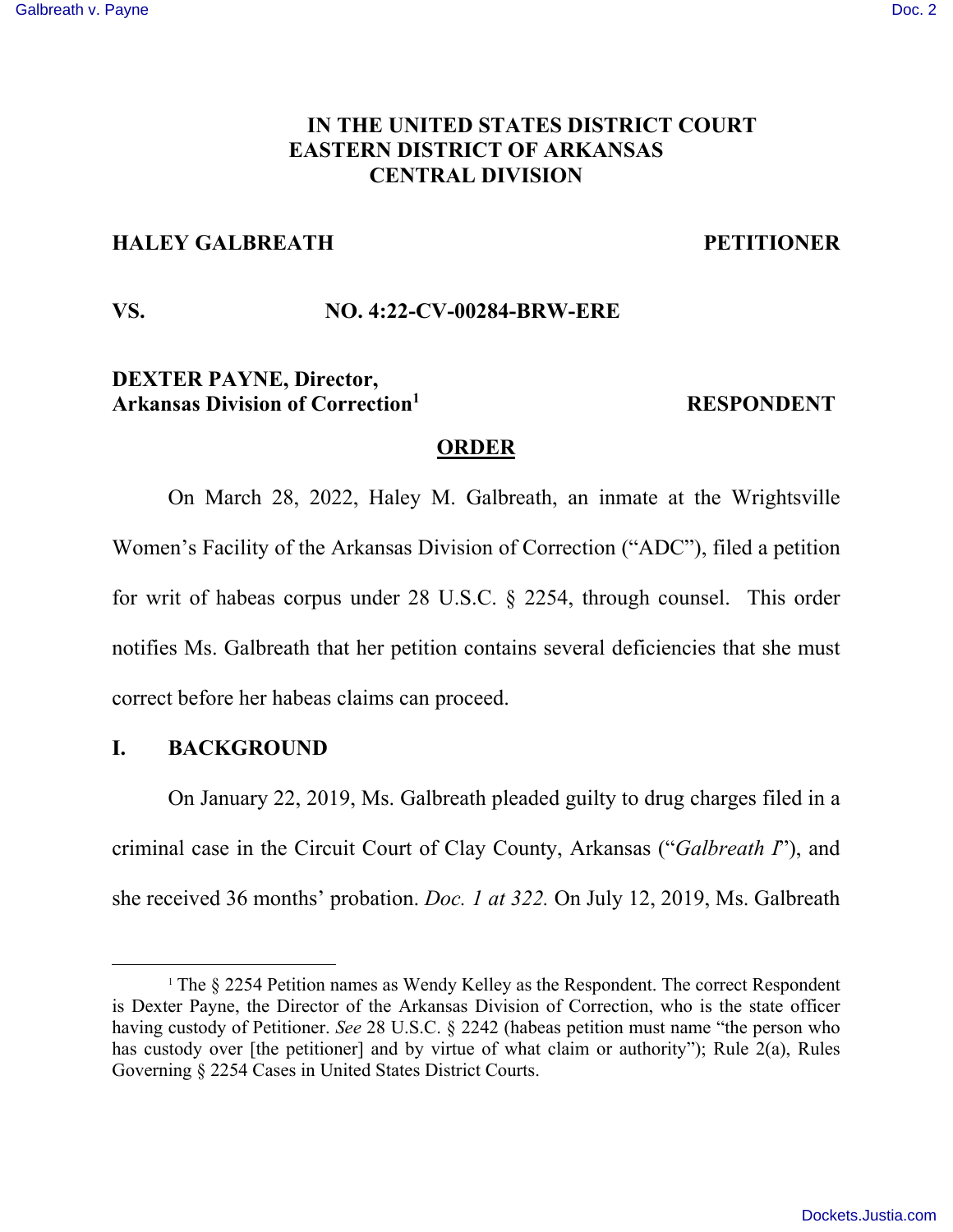pleaded guilty to violating the terms of her probation in *Galbreath I* (*Id. at 340-41*), and the Circuit Court sentenced her to 36 months in prison, with transfer to the Arkansas Division of Community Correction Center, plus an additional 36-months suspended sentence. *Id. at 344-49.* On November 10, 2020, Ms. Galbreath was released on parole. *Id. at 360-61*.

 On March 16, 2021, while Ms. Galbreath was released on parole, officers arrested her in connection with a report that she had bitten off part of a woman's ear. *Id. at 220.* This incident led to the revocation of Ms. Galbreath's parole in *Galbreath I*, and charges for first-degree battery, second-degree battery upon a law enforcement officer, resisting arrest, and first-degree criminal mischief were filed against her in in a separate criminal case (*"Galbreath II*") in the Circuit Court of Lawrence County. *Id. at 131-132*.

 Ms. Galbreath moved to dismiss the charges in *Galbreath II*, arguing that she was involuntarily intoxicated at the time of the charged conduct, thus negating any intent to commit the crimes. *Doc. 1 at 139*. The Lawrence County Circuit Court denied the motion, finding that the assertion of involuntary intoxication was an issue for trial. *Id. at 303*.

 On January 31, 2022, Ms. Galbreath filed an emergency petition for writ of certiorari and writ of habeas corpus with the Supreme Court of Arkansas requesting, among other things, that the Court vacate the revocation of her parole in *Galbreath*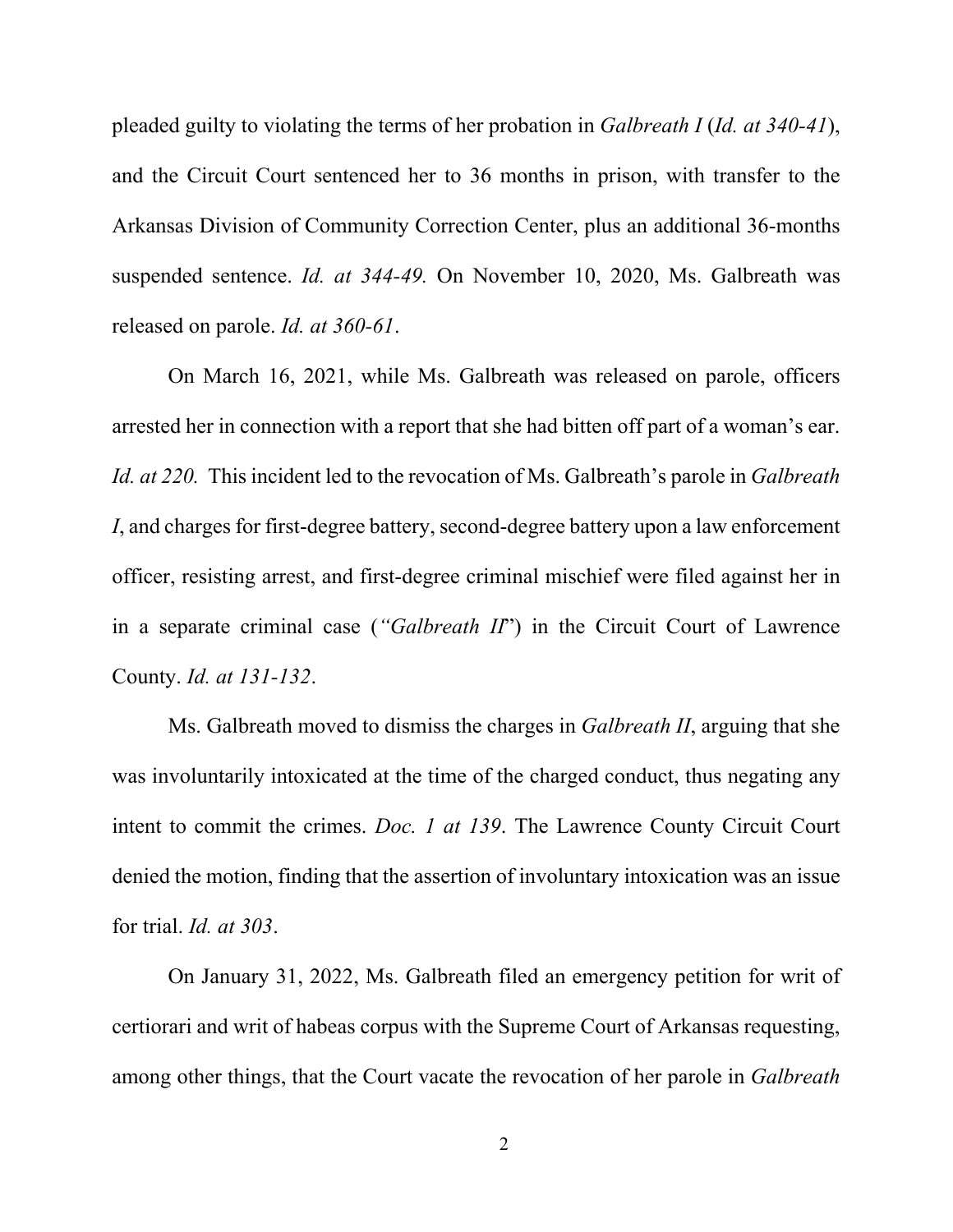*I* and dismiss the charges then pending against her in *Galbreath II*. Pet., *Galbreath v. Arkansa*s, No. CR-22-71 (Sup. Ct. Ark. Jan. 31, 2022). On February 3, the Arkansas Supreme Court issued a one-sentence order, denying Ms. Galbreath's petition. Order, *Galbreath v. Arkansa*s, No. CR-22-71 (Sup. Ct. Ark. Feb. 1, 2022).

 The Court takes judicial notice that on April 25, 2022, Ms. Galbreath pleaded *nolo contendere* to all charges then pending against her in *Galbreath II*, and the Circuit Court sentenced her to serve 48 months in prison. Plea & Waiver, *Galbreath II* (Lawrence Cty. Cir. Court April 25, 2022); Sentencing Order *Galbreath II* (Lawrence Cty. Cir. Court April 25, 2022).

 On March 28, 2022, *before* entering her guilty plea in *Galbreath II*, Ms. Galbreath filed the § 2254 petition now before the Court. Ms. Galbreath challenges: (1) the criminal charges that were *previously* pending against her in *Galbreath II*; and (2) the revocation of her parole in *Galbreath I*, on March 31, 2021. She asks that the Court: (1) vacate the revocation of her parole in *Galbreath I;* and (2) dismiss the charges "pending" against her in *Galbreath II. Doc. 1 at 21*.

#### **II. DISCUSSION**

Ms. Galbreath's petition is deficient. First, she failed to use the proper form.<sup>2</sup>

 $22$  Ms. Galbreath's petition incorporates the entirety of her unsuccessful emergency petition for writ of certiorari and writ of habeas corpus filed with the Supreme Court of Arkansas in January 2022. Incorporation of that petition, with no revision, makes it difficult to distinguish Ms. Galbreath's arguments made before the Arkansas Supreme Court from those she asserts in support of federal habeas relief.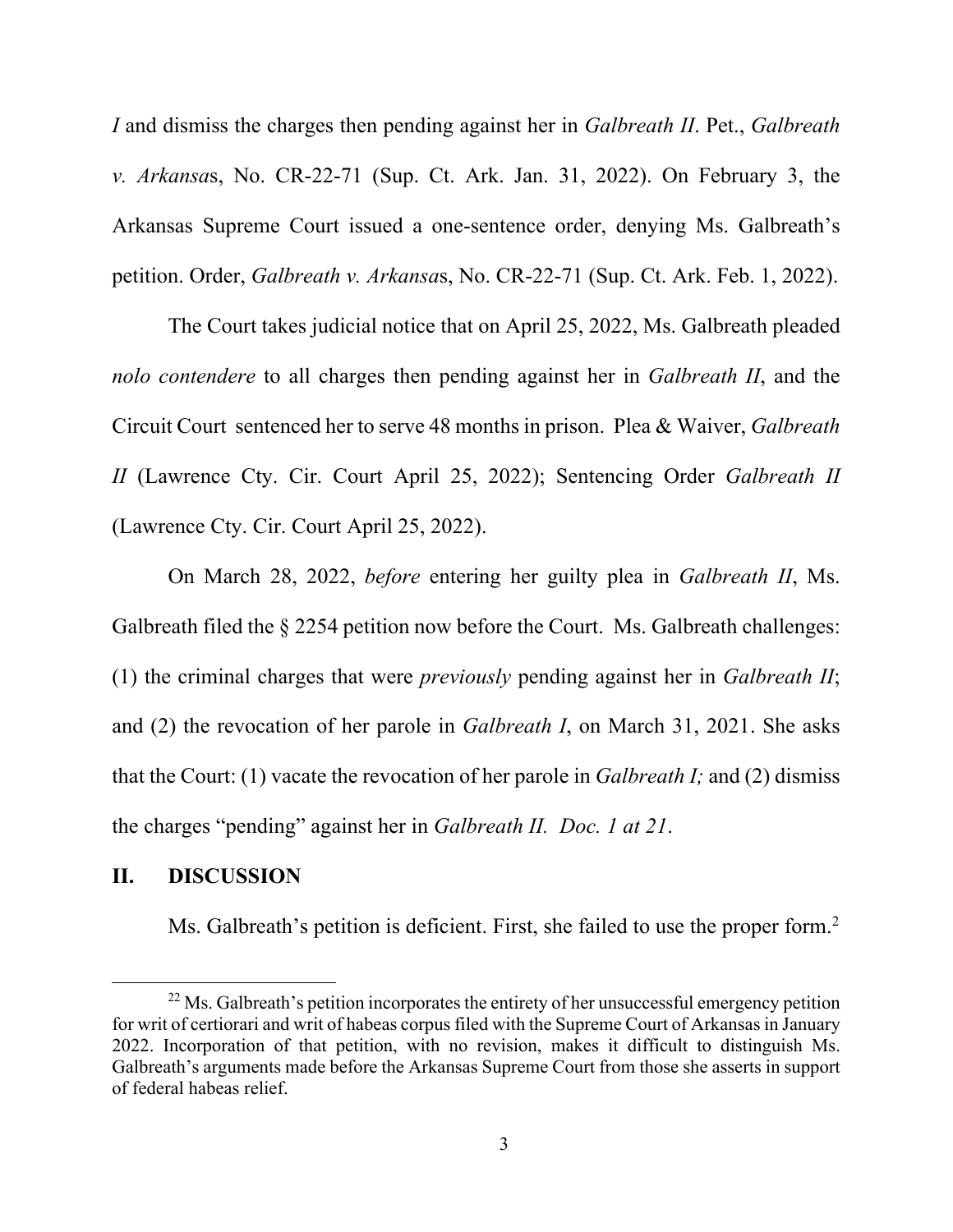Local Rule 9.1 provides:

All actions under . . . 28 U.S.C. § 2254 . . . filed in this district by incarcerated persons shall be submitted on the court-approved forms supplied by the Court unless a district judge or magistrate judge, upon finding that the complaint is understandable and that it conforms with local rules and the Federal Rules of Civil Procedure, in his or her discretion, accepts for filing a complaint that is not submitted on the approved form.

Local Rule 9.1 of the United States District Court for the Eastern and Western Districts of Arkansas; see also Rule 2(d), Rules Governing § 2254 Cases in the United States District Courts (requiring that a § 2254 petition substantially follow standard form appended to Rules or prescribed by local rule).

 Second, Ms. Galbreath is precluded from challenging, in a *single* § 2254 petition, judgments issued by the Circuit Court of Clay County in *Galbreath*  $I^3$  and the Circuit Court of Lawrence County in *Galbreath II*. See Rule 2(e) ("A petitioner seeking relief from the judgments of more than one state court must file a separate petition covering the judgment of judgments of each court.").

 Third, given Ms. Galbreath's April 25, 2022 plea, her request that this Court dismiss the charges previously pending against her in *Galbreath II* is moot, among other obstacles to relief.<sup>4</sup> In addition, a valid plea of guilty or *nolo contendere*

<sup>&</sup>lt;sup>3</sup> "Although the revocation of [a petitioner's] parole is an administrative action, it is considered to be pursuant to a judgment of a state court, properly governed by . . . 28 U.S.C. § 2254 . . . . " *Van Zant v. Florida Parole Commission*, 308 Fed. App'x 332, 334 (11th Cir. 2009).

<sup>4</sup> Regardless of Ms. Galbreath's plea in *Galbreath II*, the Court could not grant the requested relief. First, Ms. Galbreath asks the Court to dismiss pending criminal charges, and §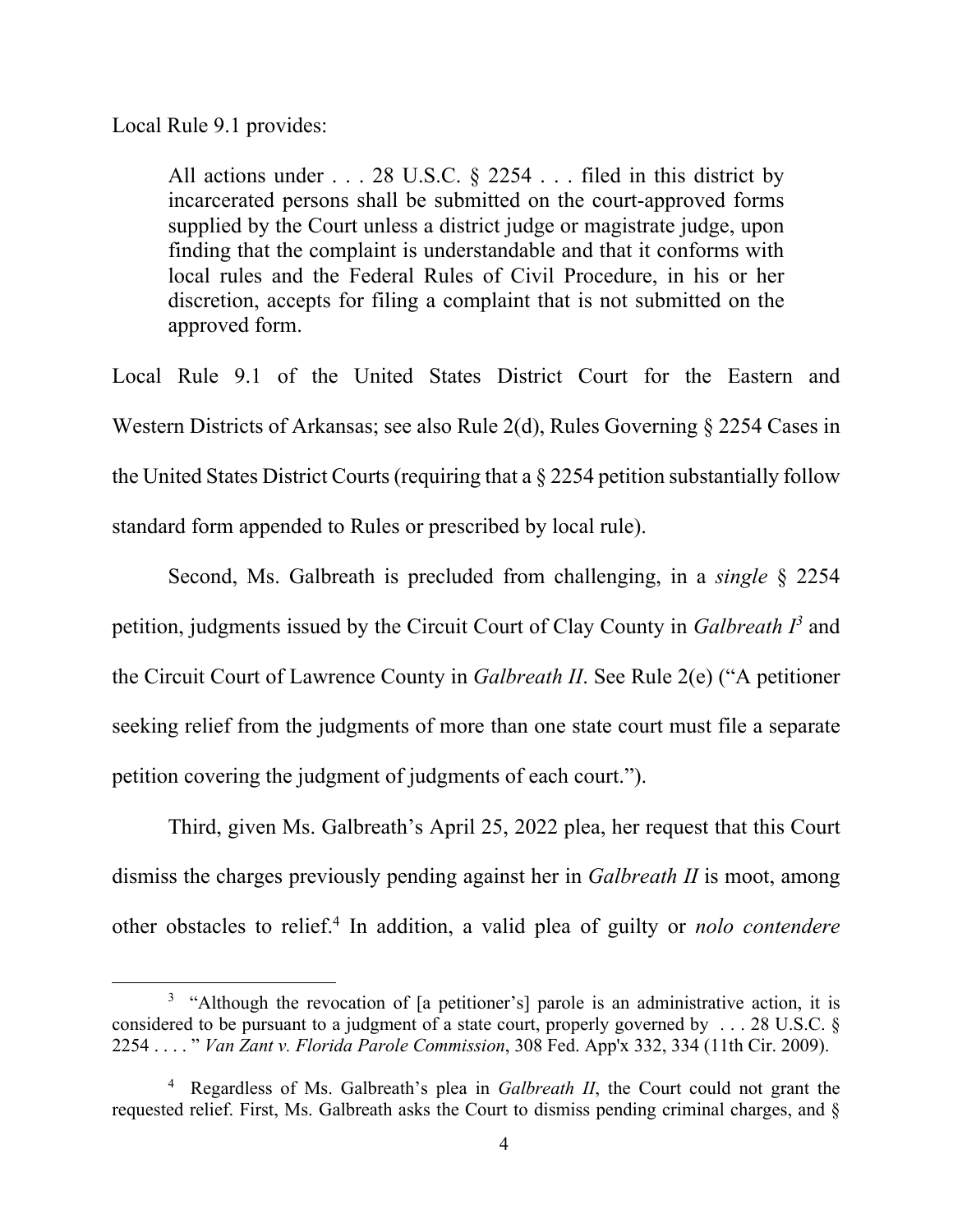"forecloses 'independent claims relating to the deprivation of constitutional rights that occurred prior to the entry of the guilty plea.'" *United States v. Vaughan*, 13 F.3d 1186, 1187 (8th Cir. 994) (quoting *Tollett v. Henderson,* 411 U.S. 258, 267 (1973)).

 As it stands, Ms. Galbreath's habeas petition regarding *Galbreath II* is subject to dismissal. In addition, pursuing a claim from the judgment recently entered in that case would be subject to dismissal for failure to exhaust available state remedies.<sup>5</sup> Therefore, Ms. Galbreath may elect to postpone her pursuit of federal habeas claims as to *Galbreath II* and submit an amended habeas petition in this case limited to the revocation of her parole in *Galbreath I*. 6

<sup>2254</sup> provides a *post-judgment* remedy, available only to "a person in custody under a state-court judgment . . . . " 28 U.S.C. § 2254(a). The only potential source of federal habeas relief for a pretrial detainee in state custody is 28 U.S.C. § 2241. See *Braden v. 30th Judicial Circuit Court of Kentucky*, 410 U.S. 484 (1973) (recognizing that a state pretrial detainee can challenge both his current confinement and possible future confinement under  $\S$  2241(c)(3) after exhausting all available state remedies). Second, absent extraordinary circumstances, not present in this case, a federal habeas court has no authority to bar a pending state criminal prosecution. *Braden v.* 410 U.S. at 493 ("We emphasize that nothing we have said would permit the derailment of a pending state proceeding by an attempt to litigate constitutional defenses prematurely in federal court.").

<sup>&</sup>lt;sup>5</sup> Before filing a  $\S 2254$  habeas petition, a state inmate is required by statute to exhaust her available state remedies, see 28 U.S.C.  $\S 2254(b)(1)(A)$ , and the issue of exhaustion issue may be raised by the court, *sua sponte*. See *McCartney v. Vitek*, 902 F.2d 616, 617 (8th Cir. 1990). In addition, as a matter of comity, a federal court should decline to review a habeas claim by a state prisoner until the state courts receive an opportunity to review the claim and correct any error. See *O'Sullivan v. Boerckel*, 526 U.S. 838, 844–45 (1999).

Here, Ms. Galbreath entered her plea in *Galbreath II* on April 25, 2022, and it is not possible that she has exhausted her administrative remedies with respect to the judgment in that case. To do so, she must: (1) present to the state trial court any legal challenge she has based on an alleged violation of federal constitutional law; and (2) then appeal the trial court's denial of her federal constitutional claim(s) to the highest available state appellate court.

<sup>&</sup>lt;sup>6</sup> It is not clear whether Ms. Galbreath exhausted her available state remedies with respect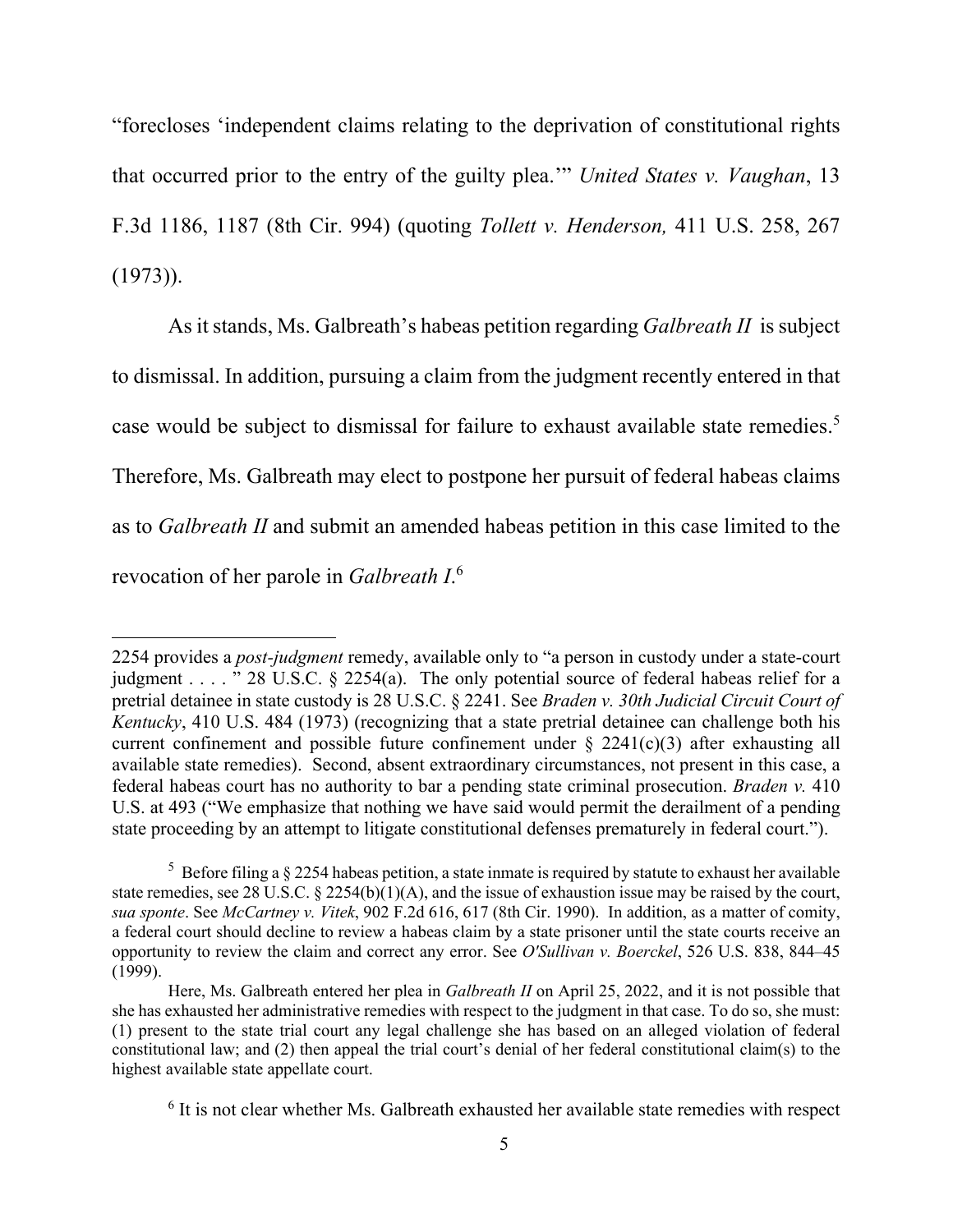Should Ms. Galbreath decide to ignore the impediments to habeas relief concerning *Galbreath II* and seek habeas relief from judgments in both *Galbreath I* and *Galbreath II*, she must file *separate* petitions, using Form AO 241, which the Court will provide to her attorney.

## **III. CONCLUSION**

#### IT IS THEREFORE ORDERED that:

 (1) If Petitioner wishes to continue with this action, she must, *on or before June 9, 2022*, file an amended petition, using Form AO 241, and limit her habeas claims to the judgment(s) of *one* state court.

 (2) If Petitioner wishes to pursue habeas relief with respect to the judgment(s) of an additional state court, she must file a separate habeas action, using Form AO 241.

 (3) The Clerk of Court is directed to mail Petitioner's attorney two (2) copies of the form for § 2254 petitions (Form AO 241).

to the revocation of her parole on March 31, 2021. See *Veneri Missouri,* 734 F.2d 391, 393 (8th Cir. 1984) (holding that a claim challenging a parole revocation as unconstitutional is cognizable under § 2254 and subject to dismissal for failure to exhaust available state court remedies).

Parole revocation by the Arkansas Parole Board is an administrative action governed by the Arkansas Administrative Procedure Act ("APA"), which requires that a person seeking review of final agency action file a petition within thirty days of the agency's final decision in the appropriate circuit court. Ark. Code. § 25-15-212; see also *Clinton v. Bonds*, 306 Ark. 554, 816 S.W.2d 169 (1991) (holding that an inmate asserting a constitutional claim is entitled to judicial review under the APA).